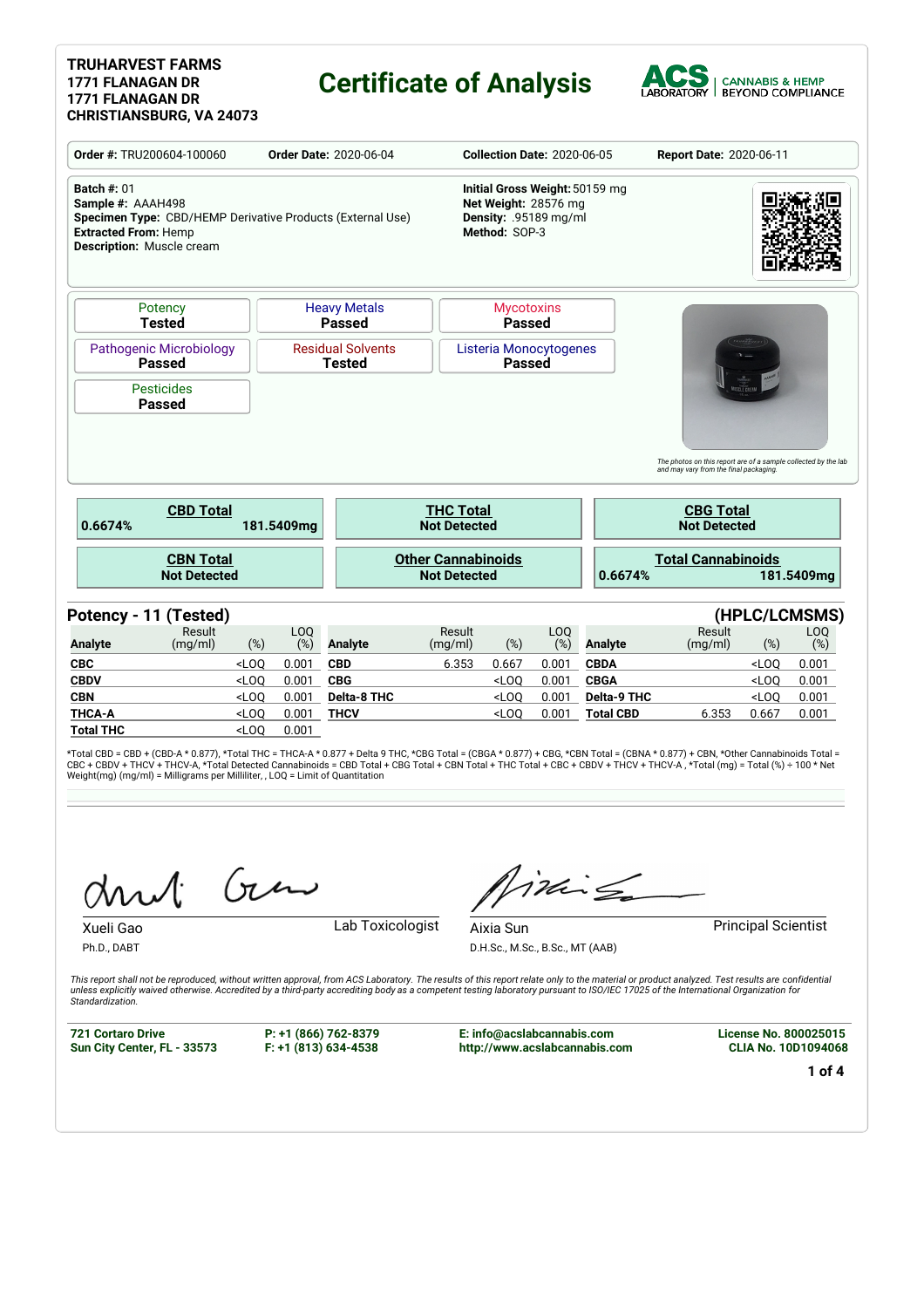### **TRUHARVEST FARMS 1771 FLANAGAN DR 1771 FLANAGAN DR**

# **Certificate of Analysis**



| Order #: TRU200604-100060<br><b>Order Date: 2020-06-04</b>                                                                                                        |                          |                    |              |                                                                                                                                                                                                                                                                                                                                                                                                         |                                                                                                  | <b>Collection Date: 2020-06-05</b>           |              | <b>Report Date: 2020-06-11</b>      |                          |                            |                                    |
|-------------------------------------------------------------------------------------------------------------------------------------------------------------------|--------------------------|--------------------|--------------|---------------------------------------------------------------------------------------------------------------------------------------------------------------------------------------------------------------------------------------------------------------------------------------------------------------------------------------------------------------------------------------------------------|--------------------------------------------------------------------------------------------------|----------------------------------------------|--------------|-------------------------------------|--------------------------|----------------------------|------------------------------------|
| <b>Batch #: 01</b><br>Sample #: AAAH498<br>Specimen Type: CBD/HEMP Derivative Products (External Use)<br><b>Extracted From: Hemp</b><br>Description: Muscle cream |                          |                    |              |                                                                                                                                                                                                                                                                                                                                                                                                         | Initial Gross Weight: 50159 mg<br>Net Weight: 28576 mg<br>Density: .95189 mg/ml<br>Method: SOP-3 |                                              |              |                                     |                          |                            |                                    |
| <b>Heavy Metals (Passed)</b>                                                                                                                                      |                          |                    |              |                                                                                                                                                                                                                                                                                                                                                                                                         |                                                                                                  |                                              |              |                                     |                          |                            | (ICP-MS)                           |
| <b>Analyte</b>                                                                                                                                                    | Action<br>Level<br>(ppb) | Result<br>(ppb)    | LOQ<br>(ppb) | Analyte                                                                                                                                                                                                                                                                                                                                                                                                 | Action<br>Level<br>(ppb)                                                                         | Result<br>(ppb)                              | LOQ<br>(ppb) | Analyte                             | Action<br>Level<br>(ppb) | Result<br>(ppb)            | LOQ<br>(ppb)                       |
| <b>Arsenic (As)</b><br>Mercury (Hg)                                                                                                                               | 1500<br>3000             | $<$ LOQ<br>$<$ LOQ | 100<br>100   | Cadmium (Cd)                                                                                                                                                                                                                                                                                                                                                                                            | 500                                                                                              | $<$ LOQ                                      | 100          | Lead (Pb)                           | 500                      | $<$ LOQ                    | 100                                |
| (ppb) = Parts per Billion, (ppb) = (µg/kg), , LOQ = Limit of Quantitation                                                                                         |                          |                    |              |                                                                                                                                                                                                                                                                                                                                                                                                         |                                                                                                  |                                              |              |                                     |                          |                            |                                    |
| <b>Mycotoxins (Passed)</b>                                                                                                                                        | Action                   |                    |              |                                                                                                                                                                                                                                                                                                                                                                                                         | Action                                                                                           |                                              |              |                                     | Action                   |                            | (LCMS/MS)                          |
| Analyte                                                                                                                                                           | Level<br>(ppb)           | Result<br>(ppb)    | LOQ<br>(ppb) | <b>Analyte</b>                                                                                                                                                                                                                                                                                                                                                                                          | Level<br>(ppb)                                                                                   | Result<br>(ppb)                              | LOQ<br>(ppb) | <b>Analyte</b>                      | Level<br>(ppb)           | Result<br>(ppb)            | LOQ<br>(ppb)                       |
| <b>Aflatoxin B1</b><br><b>Aflatoxin G2</b>                                                                                                                        |                          | $<$ LOQ<br>$<$ LOQ | 6<br>6       | <b>Aflatoxin B2</b><br><b>Aflatoxin Total</b>                                                                                                                                                                                                                                                                                                                                                           | 20                                                                                               | <loq<br><math>&lt;</math>LOQ</loq<br>        | 6<br>6       | <b>Aflatoxin G1</b><br>Ochratoxin A | 20                       | $<$ LOQ<br>$<$ LOQ         | $6\overline{6}$<br>12 <sup>2</sup> |
|                                                                                                                                                                   |                          |                    |              | Pathogenic Microbiology #1 (MMTC Compliance Panel) (Passed)                                                                                                                                                                                                                                                                                                                                             |                                                                                                  |                                              |              |                                     |                          | (Micro<br>Array)           |                                    |
| (ppb) = Parts per Billion, (ppb) = (µg/kg), , LOQ = Limit of Quantitation<br><b>Analyte</b><br>Salmonella                                                         | Result<br>Absence        |                    |              | <b>Analyte</b><br><b>STEC E. Coli</b>                                                                                                                                                                                                                                                                                                                                                                   | Result<br>Absence                                                                                |                                              |              |                                     |                          |                            |                                    |
| mu1:                                                                                                                                                              |                          | $\int_{\pi}$       |              |                                                                                                                                                                                                                                                                                                                                                                                                         |                                                                                                  |                                              | $iki \n\in$  |                                     |                          |                            |                                    |
| Xueli Gao<br>Ph.D., DABT<br>Standardization.                                                                                                                      |                          |                    |              | Lab Toxicologist<br>This report shall not be reproduced, without written approval, from ACS Laboratory. The results of this report relate only to the material or product analyzed. Test results are confidential<br>unless explicitly waived otherwise. Accredited by a third-party accrediting body as a competent testing laboratory pursuant to ISO/IEC 17025 of the International Organization for |                                                                                                  | Aixia Sun<br>D.H.Sc., M.Sc., B.Sc., MT (AAB) |              |                                     |                          | <b>Principal Scientist</b> |                                    |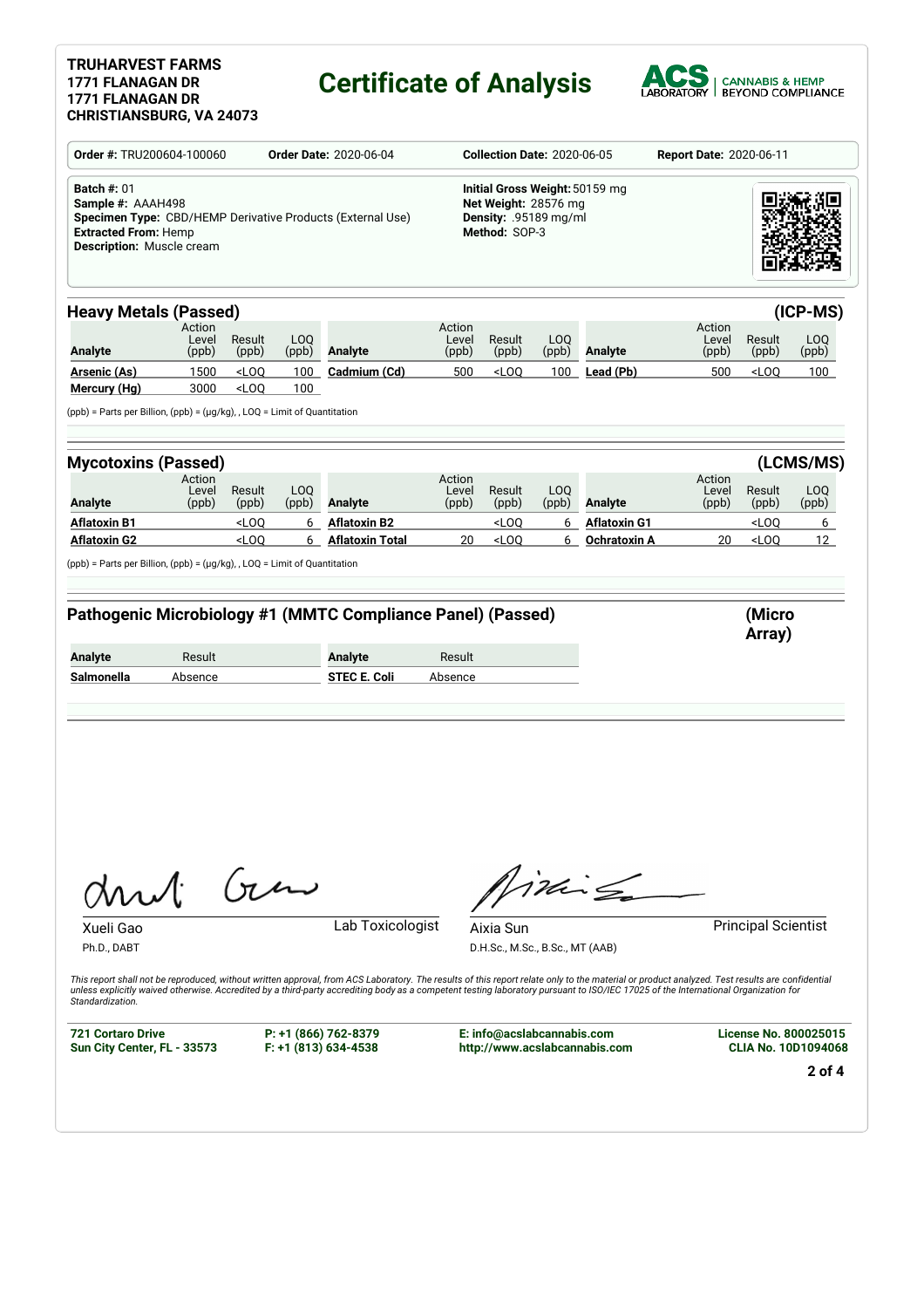#### **TRUHARVEST FARMS 1771 FLANAGAN DR 1771 FLANAGAN DR CHRISTIANSBURG, VA 24073**

### **Certificate of Analysis**



| <b>Order #: TRU200604-100060</b>                                                                                                                                    | <b>Order Date: 2020-06-04</b> | <b>Collection Date: 2020-06-05</b>                                                                      |  |  |  |  |
|---------------------------------------------------------------------------------------------------------------------------------------------------------------------|-------------------------------|---------------------------------------------------------------------------------------------------------|--|--|--|--|
| Batch $#: 01$<br>Sample #: AAAH498<br>Specimen Type: CBD/HEMP Derivative Products (External Use)<br><b>Extracted From: Hemp</b><br><b>Description: Muscle cream</b> |                               | Initial Gross Weight: 50159 mg<br>Net Weight: 28576 mg<br><b>Density: .95189 mg/ml</b><br>Method: SOP-3 |  |  |  |  |

#### **Residual Solvents (Extract Only) (Tested) (GC/GCMS)**

| <b>Analyte</b> | Action<br>Level<br>(ppm) | Result<br>(ppm) | LOO<br>(ppm) | Analyte        | Action<br>Level<br>(ppm) | Result<br>(ppm) | LOO.<br>(ppm) | <b>Analyte</b>    | Action<br>Level<br>(ppm) | Result<br>(ppm) | LOO<br>(ppm) |
|----------------|--------------------------|-----------------|--------------|----------------|--------------------------|-----------------|---------------|-------------------|--------------------------|-----------------|--------------|
| <b>Acetone</b> | 5000                     | $<$ LOO         | 87.9         | <b>Benzene</b> | 1.6                      | $<$ LOO         | .6            | <b>Chloroform</b> | 53                       | $<$ LOO         | 53           |
| <b>Ethanol</b> |                          | 5000 5462.768   | 26.7         | Hexane         | 60                       | $<$ LOO         | 36.6          | <b>I-Butane</b>   | 5000                     | $<$ LOO         | 100          |
| Isopropanol    | 5000                     | $<$ LOO         | 52.3         | Methanol       | 3000                     | $<$ LOO         | 87.9          | N-Butane          | 5000                     | $<$ LOO         | 200          |
| Pentane        | 5000                     | $<$ LOO         | 389.5        | <b>Toluene</b> | 890                      | $<$ LOO         | 38.4          |                   |                          |                 |              |

(ppm) = Parts per Million, (ppm) = (µg/g), , LOQ = Limit of Quantitation

#### **Listeria Monoctogenes (Passed) (qPCR)**

| <b>Analyte</b>       | Remark  |
|----------------------|---------|
| Listeria             |         |
| <b>Monocytogenes</b> | Absence |

Gen

Xueli Gao **Lab Toxicologist** Ph.D., DABT

Timile

D.H.Sc., M.Sc., B.Sc., MT (AAB)

Aixia Sun **Principal Scientist** 

This report shall not be reproduced, without written approval, from ACS Laboratory. The results of this report relate only to the material or product analyzed. Test results are confidential<br>unless explicitly waived otherwi *Standardization.*

**721 Cortaro Drive Sun City Center, FL - 33573** **P: +1 (866) 762-8379 F: +1 (813) 634-4538**

**E: info@acslabcannabis.com http://www.acslabcannabis.com** **License No. 800025015 CLIA No. 10D1094068**

**3 of 4**